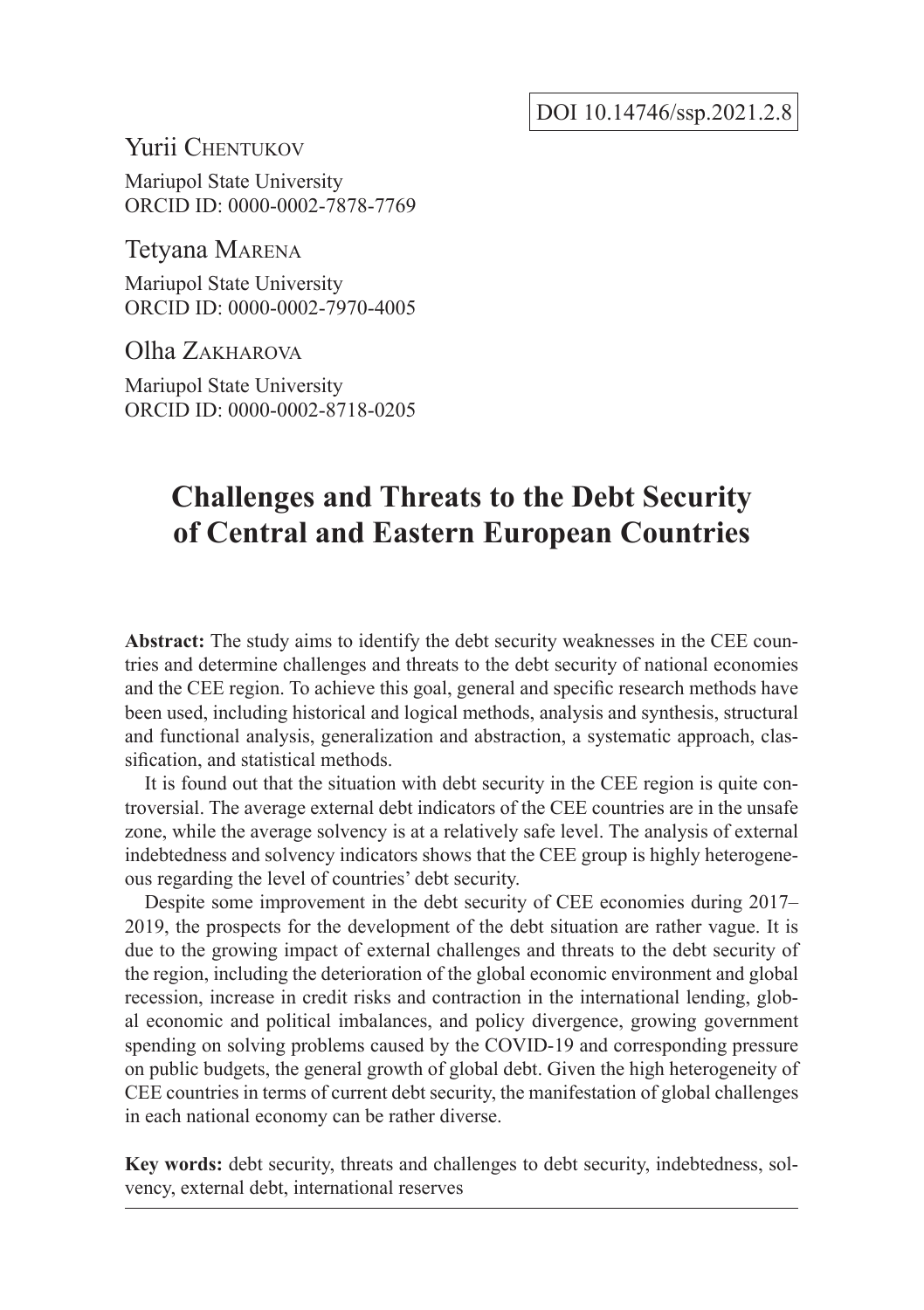#### **Introduction**

Ineven distribution of financial resources between countries and regions of the world, the corresponding growth of external borrowing, and cross-border lending have entailed increasing the dependence of many national economies on external loans. Consequently, at the present stage of world economic system development, one can observe a general increase in the scale of international debt, and the global economy is increasingly becoming indebted. The World Economic Forum has already recognized the high level of global debt as one of the most significant global risks in recent years. The total debt burden of the world economy today is much higher than before the global financial crisis and is estimated at 225% of GDP (*The Global Risks Report*, 2019). According to the International Monetary Fund, the debt burden in countries whose financial sectors are systemically important for the world economy remains high, accounting for 250% of GDP (in the crisis year of 2008, it was 210%) (*Global Financial Stability Report*, 2018, p. 5). This situation decreases the level of countries' debt security and potentially increases the risk of global debt crisis aggravation.

Under such circumstances, countries are to implement early debt crisis prevention systems based primarily on monitoring the main indicators of indebtedness and solvency, comparing them with thresholds, and analyzing the actual and potential threats and challenges to the national debt security.

The Central and Eastern European countries have been undergoing deep economic transformations for several decades, which required expended financing. Consequently, these countries began to acquire features of debt economies at the beginning of the transition period. The issues of debt sustainability and debt security of the CEE countries became relevant again after the global financial crisis instable the onset of the sovereign debt crisis in Europe, and undoubtedly are considerable nowadays due to the general deterioration of the global financial environment.

### **Review of recent studies**

Analysis of actual studies devoted to the state and threats to the debt security of Central and Eastern European economies has shown that scholars mainly study these aspects in two areas, namely, they either consider issues of ensuring national security of CEE countries and the region as a whole, or investigate debt situation in these countries.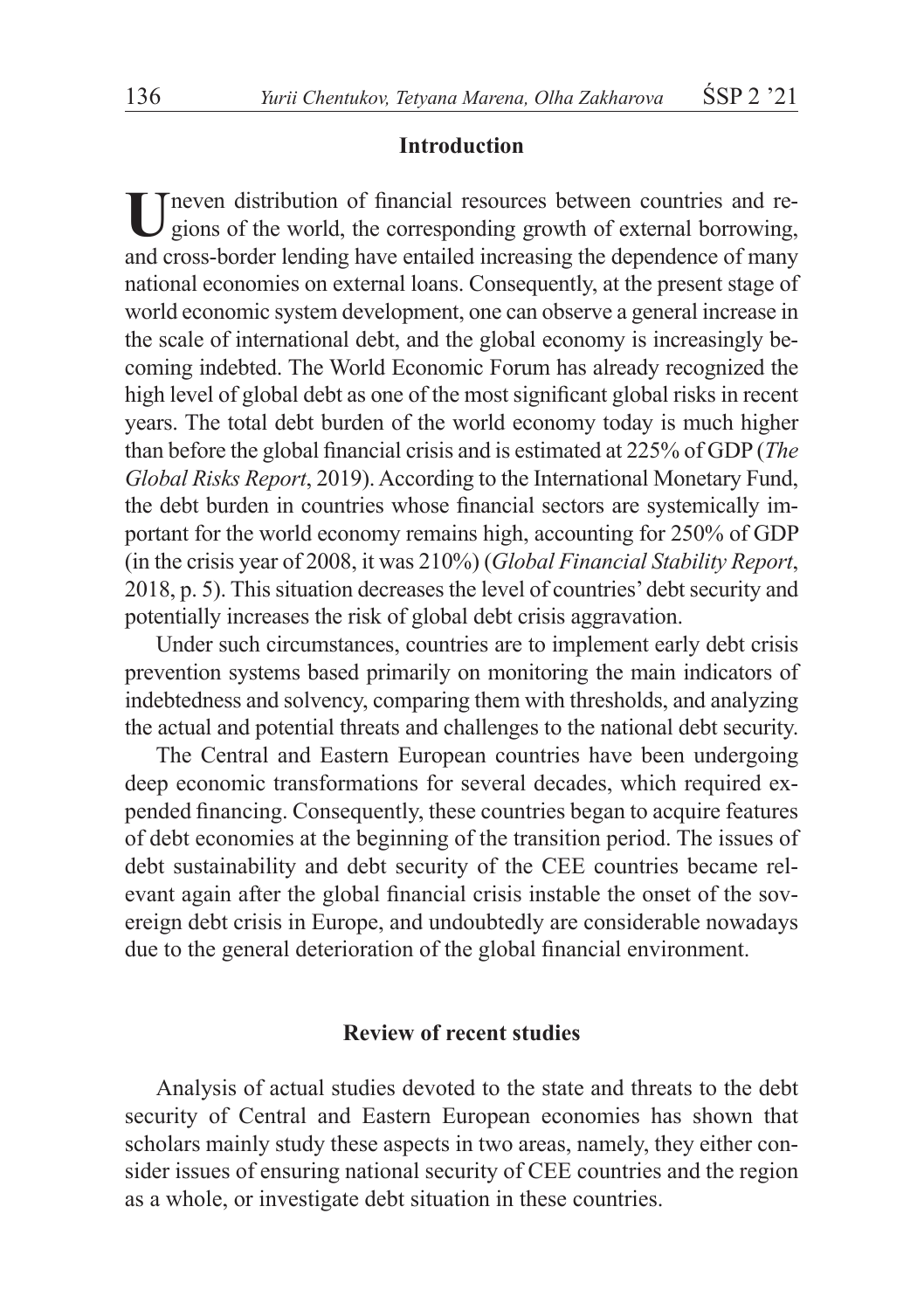Regarding the first aspect of studies, P. Świeżak considers the international challenges for regional security in Central and Eastern Europe and determines the priorities of Poland in the sphere of international security, concentrating mainly on the geopolitical and military challenges and threats that affect regional security. He also recognizes the important impact of economic factors on national security and points out that the "global economic crisis sharpens and accelerates tendencies that influence the international environment (Świeżak, 2012). The author also argues that the global economic crisis is a threat to economic security and a challenge that gives a chance for introducing new ideas in the security sphere.

The experts of the Ministry of National Defense of Poland prove that in the sphere of security, there are "more and more dramatic changes, not only political, but also economic, social and cultural in their nature" (*Ministry of National Defense of Poland*). They argue that the global trends largely determine the shape of the challenges and threats to national security, exacerbating the dissonance between globalization and national interests.

B. Bocka and his co-authors focus on three main aspects of the Central European countries' security, namely: the destabilizing role of Russia for the region, aggravation of threats to energy security, international terrorism, organized crime, and weak governance (Bocka, Jocic, Petrovics, Tsanov, 2007).

O. Bulatova et al. argue that "further integration of the CEE states to the global economy will be accompanied by the increasing dependence of their economic security on global financial challenges." Based on determining the global financial factors that impact the economic security of Central and Eastern European countries, they have reasoned the nature of changes that occur in the economic security of CEE countries under the influence of global financial transformations (Bulatova, Chentukov, Marena, Shabelnyk, 2020).

Studies of debt situations in CEE countries tend to focus on the debt sustainability of national economies. The main emphasis is made on the problems of public debt and fiscal imbalances. J. Siwińska examined the public debt structure and dynamics in the Czech Republic, Hungary, Poland, and Romania after the 1990s and tried to capture its main determinants (Siwińska, 1999). According to B. Bökemeier and A. Stoian, who study debt sustainability in Central and Eastern European countries, the "public debt still has a stable dynamic and is far from the level at which governments' fiscal reaction reverses and becomes negative." The authors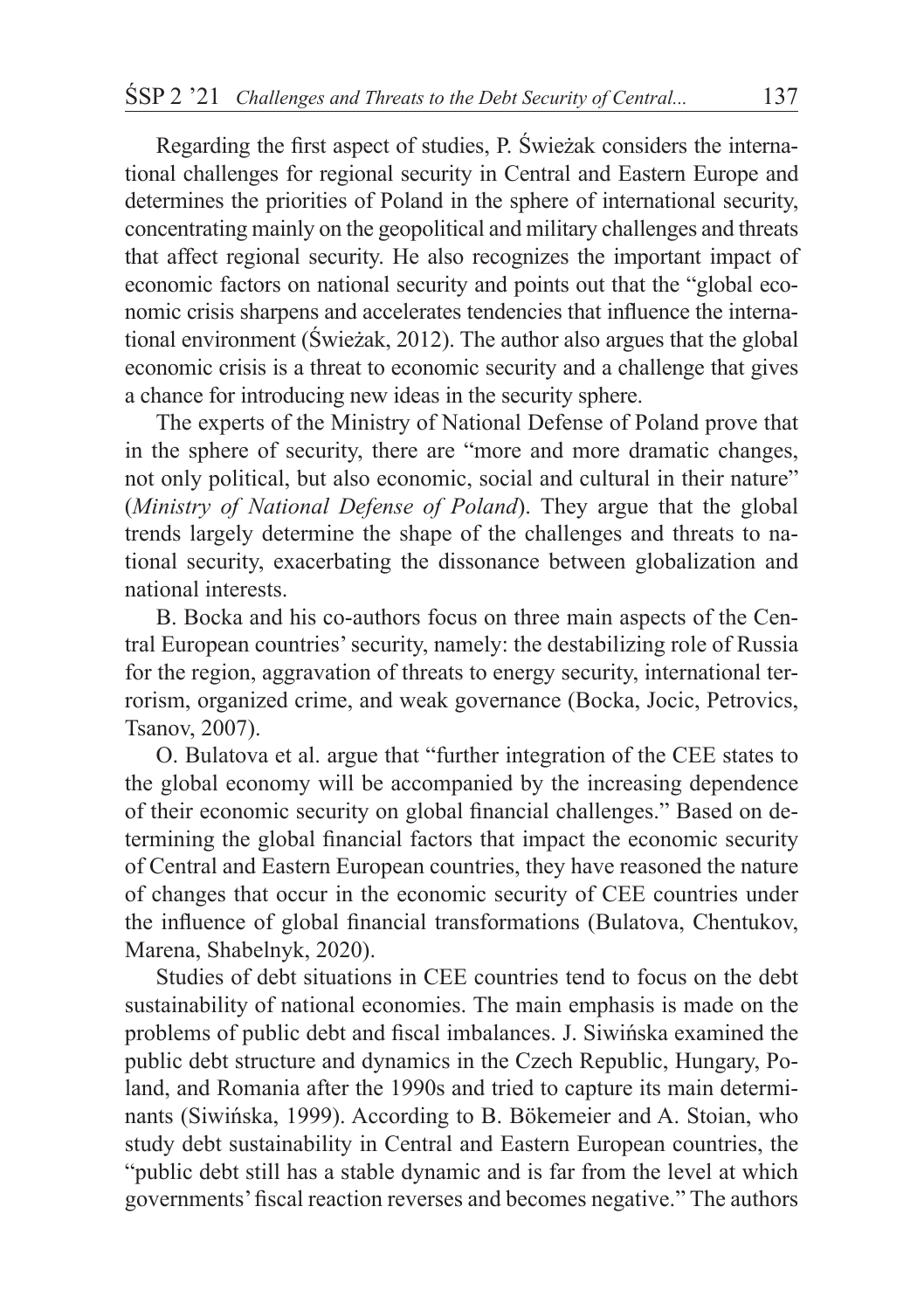have found out that governments of the CEE countries are still far from the situation of insecure debt thresholds when the efforts to stabilize debt exceed the regulator's ability (Bökemeier, Stoian, 2018).

M. Wysocki examines the sustainability of public debt stock in terms of solvency in CEE countries to identify structural breaks that occurred since the global financial crisis. He argues that "despite temporal fiscal turbulences during the crisis, all Central and Eastern Europe countries have stabilized their fiscal policies" (Wysocki, 2017).

Some authors acknowledge countries' growing dependence on external borrowing and a corresponding increase in the risks of external debt accumulation in terms of the uncertainty of the economic environment. S. Manzocchi analyzes the determinants of net external borrowing in CEE countries and assesses the impact of the outstanding stock of foreign liabilities on net financial inflows. The author indicates that "external finance can provide a positive contribution to the transition process and enhance welfare, but foreign debt could exert a strong constraint on the borrowing capacity of some CEE countries" (Manzocchi, 1997).

M. Redo, providing a comparison of external exposure of Central and Eastern European states as a factor threatening the financial security of their economies, remarks that the economies under consideration have a substantial external debt level and are characterized by a high level of foreign liabilities. The strong links of these countries to the international economic and financial systems result in their dependence on foreign capital and make them vulnerable to external shocks (Redo, 2018).

Despite many studies on the national security of the CEE economies, they mainly focus on political and military aspects, and studies on economic security analyze only some of its components, including energy security, cybersecurity, etc. It is also confirmed by the authors' previous studies (Bulatova, Chentukov, Marena, Shabelnyk, 2020).

Alongside it, given the growing dependence of CEE economies on external financing, ensuring their debt security, including the sphere of external debt, must be recognized as a relevant public policy task. As the degree of integration of these countries into the world economy increases, the range of challenges and risks threatening the debt sustainability of national economies is expanding, and the impact of external threats becomes more significant. Under such circumstances, studies on the state of debt security in CEE countries and identification of actual and potential threats and challenges to the debt security of national economies and regions as a whole are becoming increasingly important.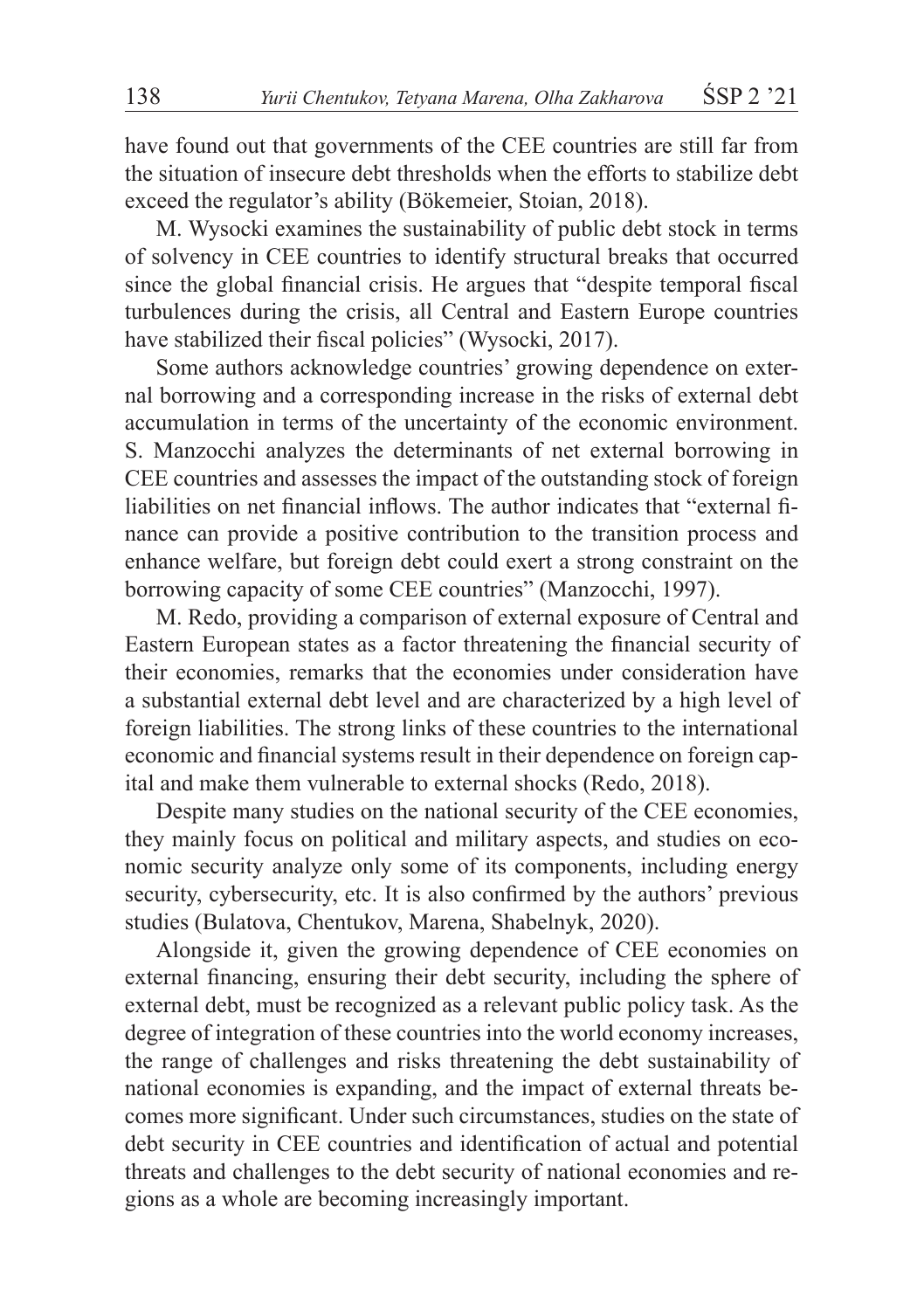#### **Methodology**

This study aims to identify the CEE countries' debt security weaknesses and determine challenges and threats to the debt security of national economies and the CEE region.

To achieve this goal, general and specific research methods have been used, including historical and logical methods, analysis and synthesis, structural and functional analysis (to consider the state of indebtedness and solvency of CEE economies); generalization and abstraction, and a systematic approach (to identify and analyze contemporary challenges and threats to the debt security of CEE countries).

Using the classification and statistical methods, the nature of the CEE countries' distribution according to debt security indicators has been assessed. The calculation of the average value of the indicators allowed to obtain a generalized level of the indicator in a sample of CEE countries. Based on the analysis of its shifts, one can identify the patterns of its change in the dynamics. Evaluating the absolute degree of variation of debt security indicators based on the standard deviation calculation allowed to determine the limits of variation relative to the mean and define the degree of the CEE countries differentiation and the level of heterogeneity of their distributions (through calculation of relative variation).

Ratios that characterize the state of debt security of CEE countries, indicators of indebtedness and solvency are analyzed, including: total public debt to GDP ratio, external debt to GDP ratio, external debt to exports ratio, external debt *per capita*, international reserves to gross external debt ratio, total reserves in months of imports. The statistical data for the study is represented by the official statistical databases of the International Monetary Fund, the World Bank, the Bank for International Settlements, the World Economic Forum, UNCTAD.

#### **Results**

Nowadays, the debt nature of national economies development has become a worldwide phenomenon. Even significant public and private debt may not have essential negative effects as long as economic growth is noted and interest rates remain relatively low. According to X. Zhu et al., in the 1980s, economic growth was observed in many developed countries of the West, which had been catalyzed by the debt and was ac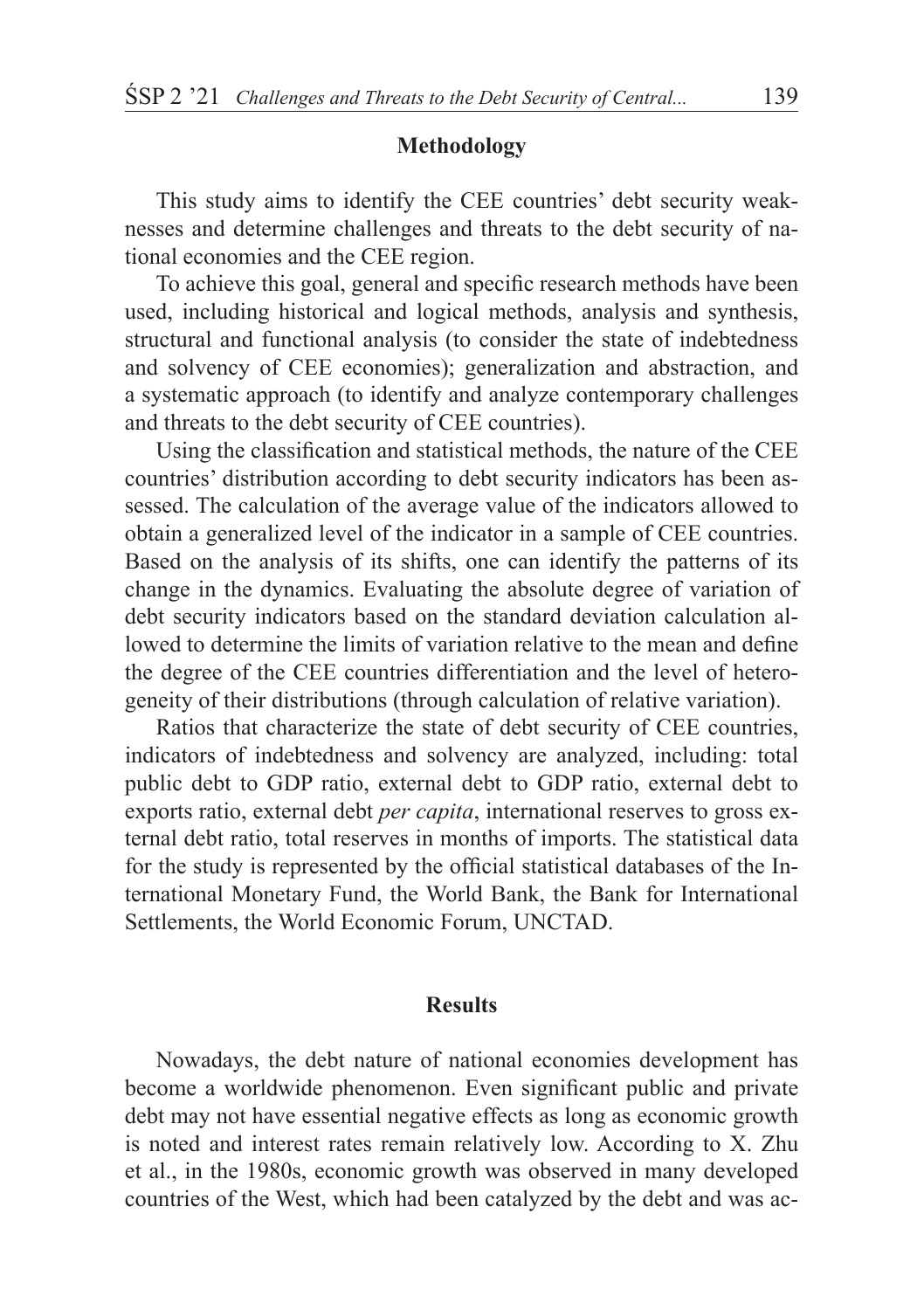companied by growing budget deficits, corporate debt, consumer lending, and trade deficits (Zhu, Lin, Wang, Wu, Qin, 2018, p. 5).

The availability of external financial resources and corresponding shaping of external debt in CEE transition economies depended on their integration in the world capital market and many domestic preconditions (Manzocchi, 1997). The external debt of the CEE countries was formed under the influence of changes in the sources of external borrowing. At the beginning of the transformation period, mainly official sources of the CEE countries' external financing dominated. In the early 1990s, a sharp deterioration in tax revenues was observed, and the countries' solvency was critically low. The insignificant scale of private lending inflows was caused by such factors as the high political and social costs of the transition process, the incompleteness of reforms in most countries of the region, and high corruption and political instability levels.

In 1992, the access of CEE countries to international credit markets was restored. The scales of private loans began to grow (by 1996, they accounted for over 70% of total external loans). The revival of private external lending was associated with improving the economic situation through the acceleration of economic reforms, the liberalization of domestic markets, and outlining prospects for EU integration.

Thus, for some time, the access of CEE countries to external financing was quite limited, and the formation of external debt of CEE countries began only in the 1990s. At the same time, some countries (Hungary, Poland, Bulgaria) managed to accumulate rather significant external debt and became the most indebted transition countries. Due to the great debt burden in these economies, experts express doubts about their ability to attract external financing soon.

Nowadays, almost all countries of the group (except Albania) belong to the European Union. Accessing the EU has intensified the external economic and financial dependence of the CEE economies, entailed by the strengthening trend of globalization and internationalization (Redo, 2018, p. 136). Simultaneously, the external risks of debt security in the region have increased. Before the global financial crisis, the average indicators of indebtedness and solvency in CEE countries were quite ambiguous. The ratio of public debt to GDP, which should not exceed 60%, in 2007, was 28% on average by a group of countries. Even in the post-crisis years, this indicator did not exceed 51% (Table 1). At the same time, the state of the external component of debt security is quite unstable. The ratio of external debt to GDP, which should be below 30%, even in the pre-crisis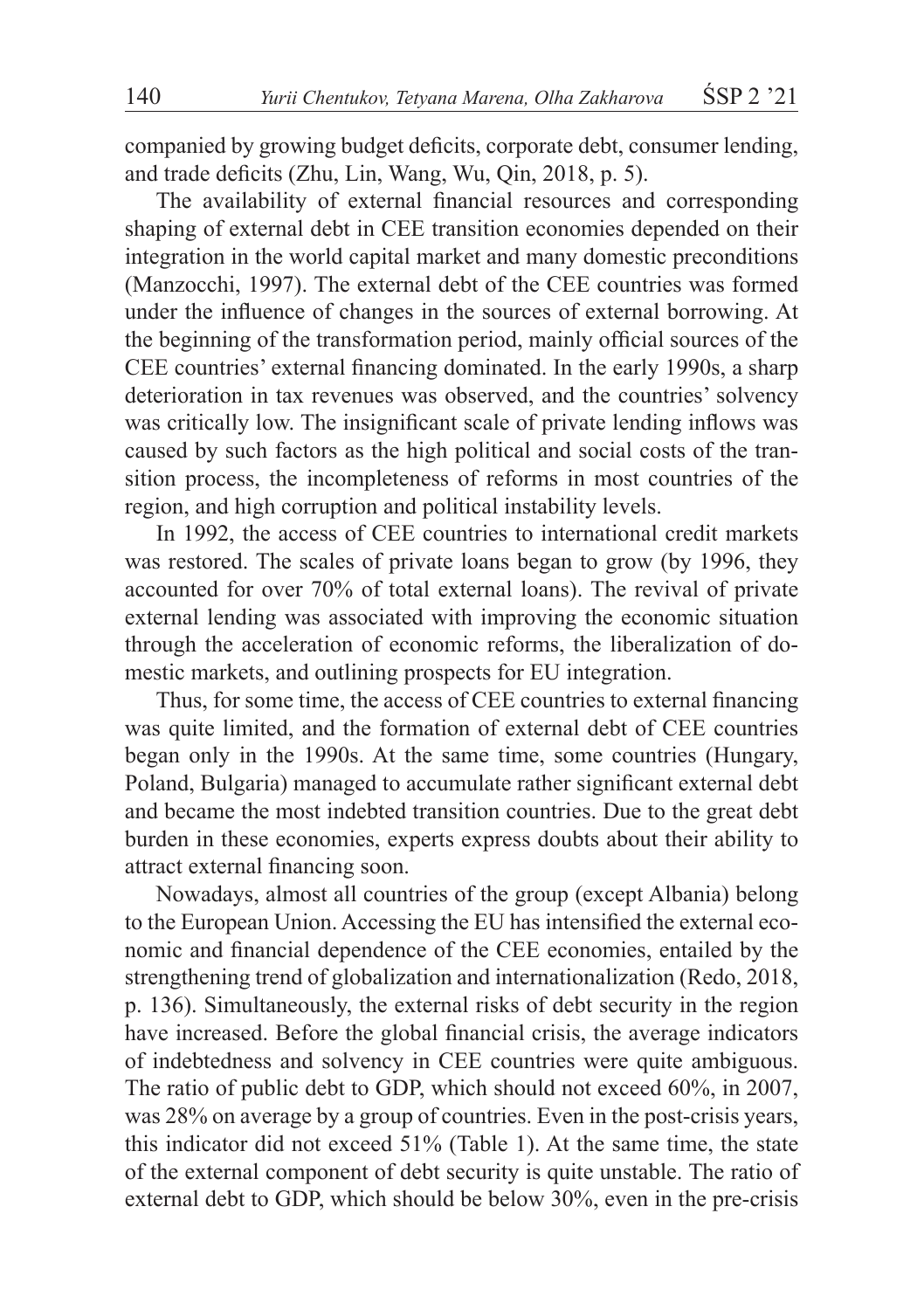period exceeded 72%, and in subsequent years reached 96%. However, according to the authors' previous studies, the average ratio of external debt to GDP in the CEE group is lower than in most of the leading developed countries (Bulatova, Chentukov, Marena, Shabelnyk, 2020). The ratio of external debt to exports of goods and services before the crisis was slightly above the recommended threshold of 140%, equaling 157% in 2007. At the peak of the crisis, the figure reached 209%, but today it has returned to the safe zone, and in 2019 the ratio was 122%.

| Debt security       | 2007    | 2009    | 2011    | 2013    | 2015    | 2017    | 2019    |
|---------------------|---------|---------|---------|---------|---------|---------|---------|
| indicators          |         |         |         |         |         |         |         |
| Total Public Debt   | 28.2    | 37.4    | 43.8    | 49.9    | 51.1    | 48.3    | 44.5    |
| GDP<br>Ratio,<br>to |         |         |         |         |         |         |         |
| percent             |         |         |         |         |         |         |         |
| External Debt to    | 77.2    | 96.2    | 95.3    | 92.6    | 91.8    | 87.9    | 77.8    |
| GDP Ratio, per-     |         |         |         |         |         |         |         |
| cent                |         |         |         |         |         |         |         |
| External<br>Debt to | 157.3   | 209.6   | 165.2   | 157.6   | 154.4   | 138.8   | 122.4   |
| Ratio.<br>Exports   |         |         |         |         |         |         |         |
| percent             |         |         |         |         |         |         |         |
| External Debt per   | 10739.8 | 13144.6 | 14156.2 | 13714.1 | 12392.7 | 13672.3 | 13703.8 |
| Capita, US dol-     |         |         |         |         |         |         |         |
| lars                |         |         |         |         |         |         |         |
| International Re-   | 31.8    | 24.4    | 20.7    | 23.3    | 23.5    | 29.0    | 31.0    |
| serves to Gross     |         |         |         |         |         |         |         |
| External Debt Ra-   |         |         |         |         |         |         |         |
| tio, percent        |         |         |         |         |         |         |         |
| Total<br>Reserves   | 3.5     | 4.7     | 3.5     | 3.9     | 3.7     | 4.1     | 3.9     |
| in Months of Im-    |         |         |         |         |         |         |         |
| ports, months       |         |         |         |         |         |         |         |

**Debt security indicators in 2007–2019 (average for CEE countries)**

**Source:** Authors' calculations based on *UNCTADstat*, *World Bank Open Data*.

The most critically unsatisfactory is the level of external debt *per capita*. This indicator is used in international practice as one of the main indicators of external debt and debt security. Typically, external debt *per capita* should not exceed 200 US dollars. The average level of external debt *per capita* in CEE countries exceeded the regulatory threshold by 50–70 times within the analyzed period.

The average solvency ratios of CEE countries demonstrate a better situation in the field of debt security. The ratio of international reserves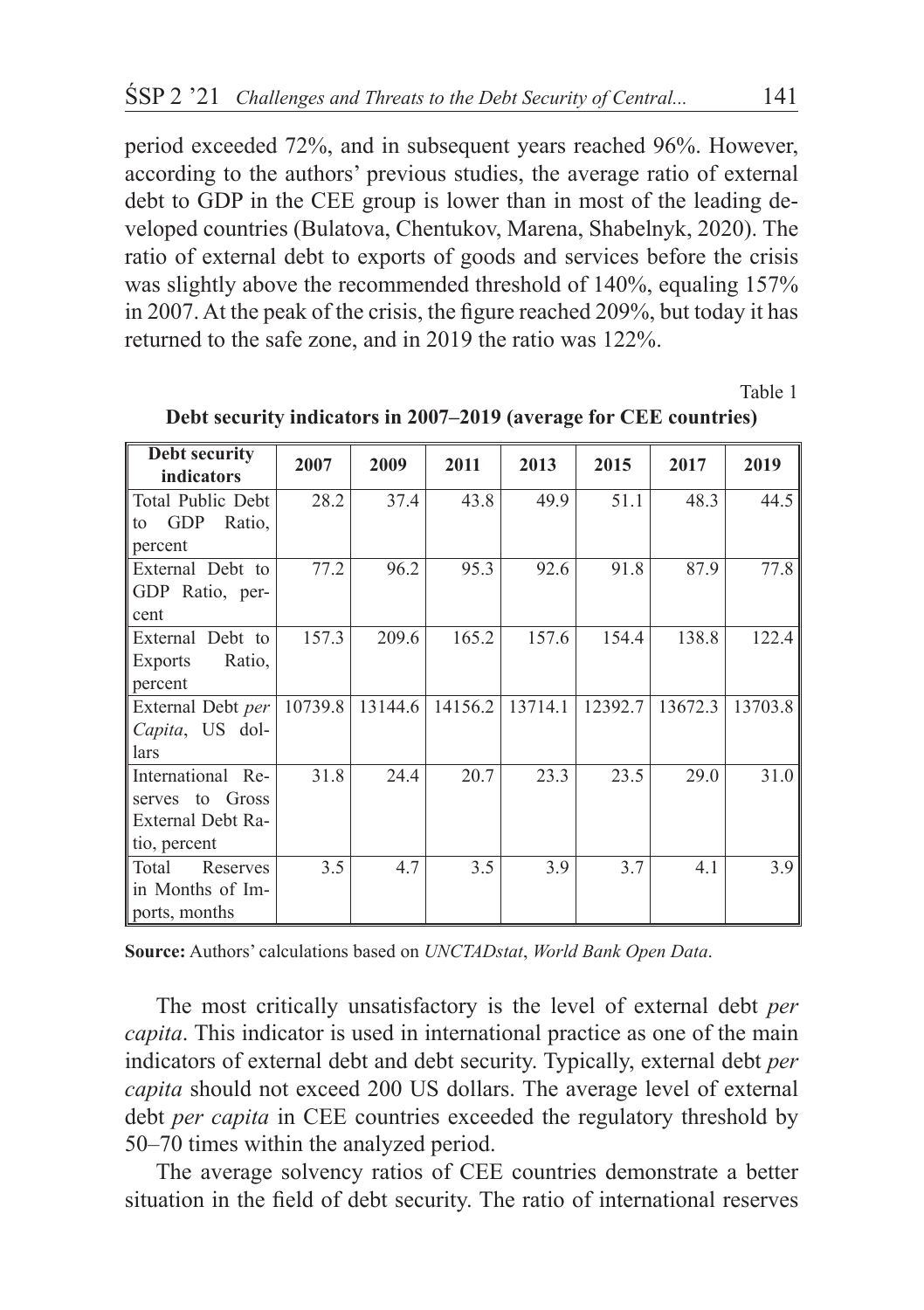to external debt shows whether a country can use its official reserves to pay off external debt, and according to international practice, it should be at least 20%. This indicator did not fall below 20% even during the crisis and in 2019 rose to 31%. The indicator of total reserves in months of imports reflects the margin of the financial strength of the state and the level of its international liquidity. The value of this indicator, which exceeds three months, is considered normal. The average indicator of reserves in the months of imports for CEE countries keeps within the safe zone, ranging from 3.5 to 4.7 months. However, some experts believe that in the current conditions of debt growth, the recommended level of this indicator should be increased to 5 months of imports.

Thus, different indicators of indebtedness and solvency ambiguously characterize the state of debt security on average in the CEE region. Alongside it, CEE economies form a highly heterogeneous group regarding the level of states' debt security. Five CEE countries (Estonia, Latvia, Lithuania, Slovakia, and Slovenia) belong to the Eurozone. These countries have special requirements for compliance with standards in key macroeconomic indicators. In particular, according to the euro convergence criteria, the ratio of public debt to GDP should not exceed 60%. In 2019, this criterion of the debt level was met in four countries – Slovak Republic (48%), Estonia (8.4%), Latvia (36.9%), and Lithuania (36.3%). Estonia continues to demonstrate the lowest level of public debt in the group of CEE countries and among all EU countries (in 2007–2019 public debt to GDP ratio was in the range of 3.8–10.2%). This indicator exceeded the normative threshold in Slovenia and was equal to 66.1% (Table 2).

Table 2

| Country         | 2007                     | 2009          | 2011 | 2013 | 2015 | 2017   | 2019 | Change<br>in 2019 to<br>2007 |
|-----------------|--------------------------|---------------|------|------|------|--------|------|------------------------------|
|                 | $\mathfrak{D}_{1}^{(1)}$ | $\mathcal{E}$ | 4    | 5    | 6    | $\tau$ | 8    | 9                            |
| Albania         | 53.6                     | 59.7          | 59.4 | 70.4 | 72.7 | 70.2   | 66.3 | $+12.7$                      |
| Bulgaria        | 16.3                     | 13.7          | 15.2 | 17.1 | 26   | 25.3   | 20.4 | $+4.1$                       |
| Croatia         | 37.4                     | 48.7          | 64.4 | 81.2 | 84.3 | 77.8   | 73.2 | $+35.8$                      |
| Czech Republic  | 27.5                     | 33.6          | 39.8 | 44.9 | 39.9 | 34.7   | 30.8 | $+3.3$                       |
| Hungary         | 65.7                     | 78.2          | 80.8 | 77.4 | 76.2 | 72.9   | 66.3 | $+0.6$                       |
| Poland          | 44.5                     | 49.8          | 54.5 | 56   | 51.3 | 50.6   | 46   | $+1.5$                       |
| Romania         | 11.9                     | 21.8          | 34   | 37.6 | 37.8 | 35.2   | 35.6 | $+23.7$                      |
| Slovak Republic | 30.3                     | 36.4          | 43.5 | 54.7 | 51.9 | 51.3   | 48   | $+17.7$                      |

**Total public debt to GDP ratio in CEE countries, 2007–2019, percent**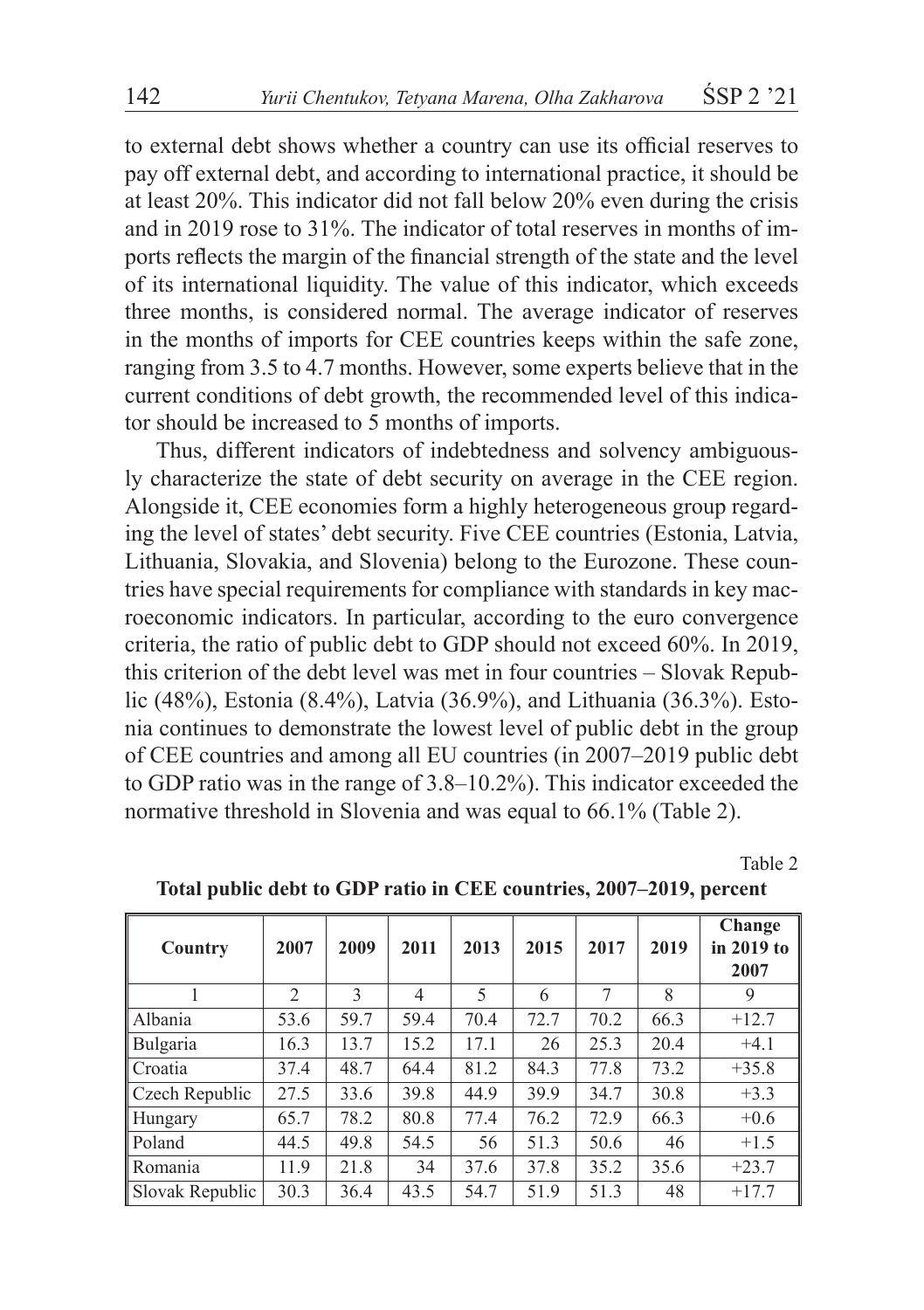| Slovenia  | 22.8 | 34.5 | 46.5 | 70   | 82.6 | 74.1 | 66.1 | $+43.3$ |
|-----------|------|------|------|------|------|------|------|---------|
| Estonia   | 3.8  | 79   | 6.1  | 10.2 | 10   | 9.3  | 8.4  | $+4.6$  |
| Latvia    | 8.5  | 36.9 | 43.9 | 40.3 | 37.3 | 39.3 | 36.9 | $+28.4$ |
| Lithuania | 5.9  | 28   | 272  | 38.7 | 42.6 | 39.1 | 36.3 | $+20.4$ |

**Source:** *World Bank Open Data*

CEE countries that do not belong to the Eurozone show heterogeneous public debt situations as well. The highest level of public debt is formed in Croatia (73.2%), Albania, and Hungary (66.3%), the safest level of debt security in terms of public debt to GDP ratio is characteristic for Bulgaria (20.4%) and the Czech Republic (30.8%). Nevertheless, according to the public debt to GDP ratio, the situation with the indebtedness of CEE countries is not critical, as the maximum deviation of this indicator from the threshold level does not exceed 6–13%.

The situation is more complicated in the external debt burden on the CEE economies, which was shown by average data for a group of countries (see Table 1). In terms of gross external debt in absolute terms, the leader is Poland, whose debt in 2019 increased by 67% compared to 2007 and reached 344 billion dollars. The Czech Republic runs the second: its external debt increased by 143% and in 2019 amounted to more than 190 billion dollars (Fig. 1).

However, in terms of the relative level of external debt, other CEE countries are more indebted. The external debt to exports ratio demonstrates the relative long-term ability of the state to accumulate foreign exchange earnings without additional pressure on the balance of payments. This indicator of debt security significantly exceeds the threshold level of 140% in Albania (192.5%), Latvia (199.5%) and slightly exceeds the threshold in Croatia (143.9%). Other countries of the region show a safe level of debt security in terms of this indicator.

Based on the mapping of the CEE countries' positioning according to the criteria of external debt to GDP ratio and external debt *per capita*, the region's countries are grouped according to the level of external debt burden on national economies. Albania, Bulgaria, Poland, and Romania are countries with relatively low debt burdens. Countries with an average level of indebtedness include Croatia, the Czech Republic, Hungary, Estonia, and Lithuania. A high level of external debt burden is a characteristic feature of a group including Latvia, Slovenia, and the Slovak Republic (Fig. 2).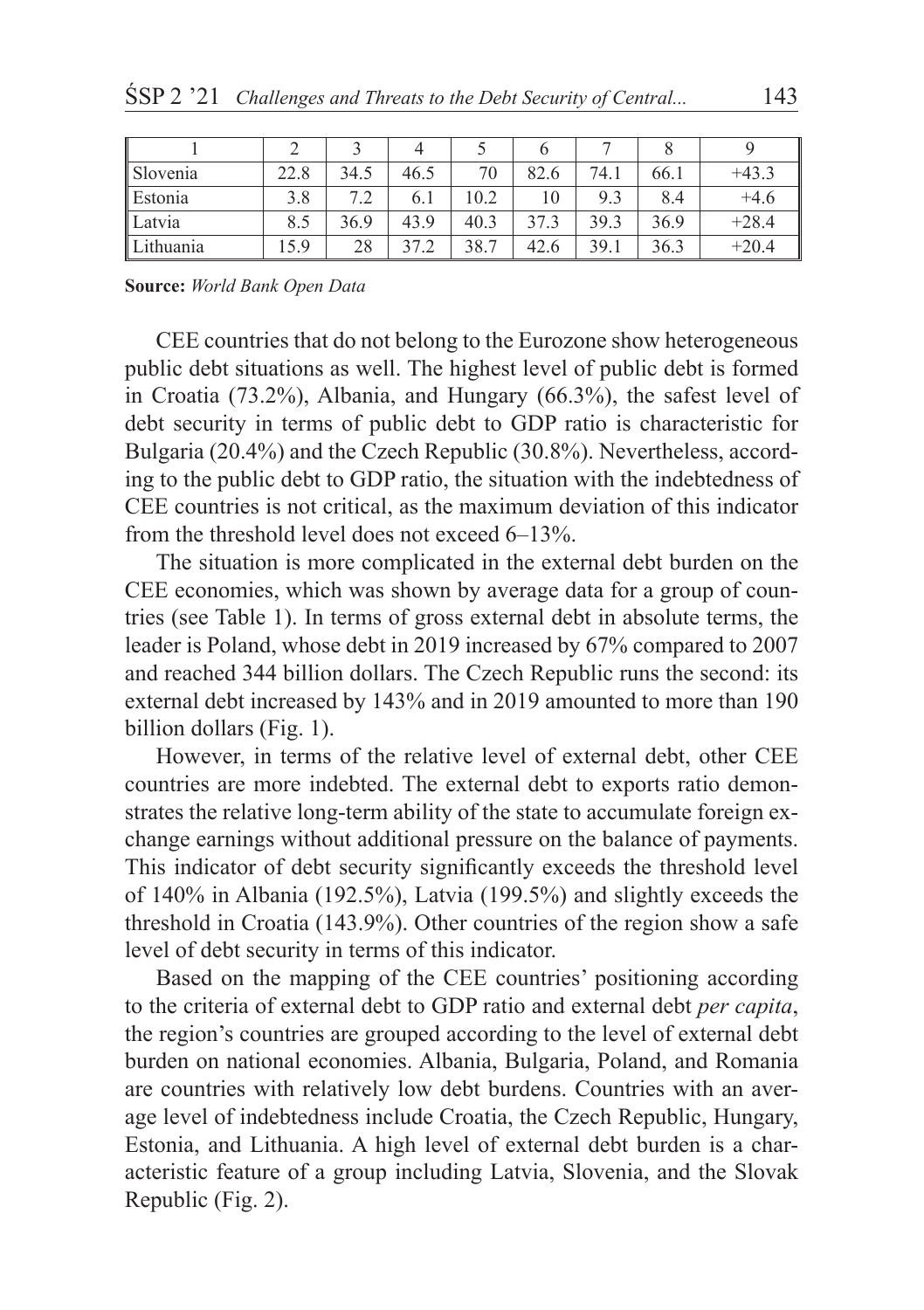

**Figure 1. External debt of the CEE countries, 2007 and 2019**

**Source:** *UNCTADstat*, *World Bank Open Data*.



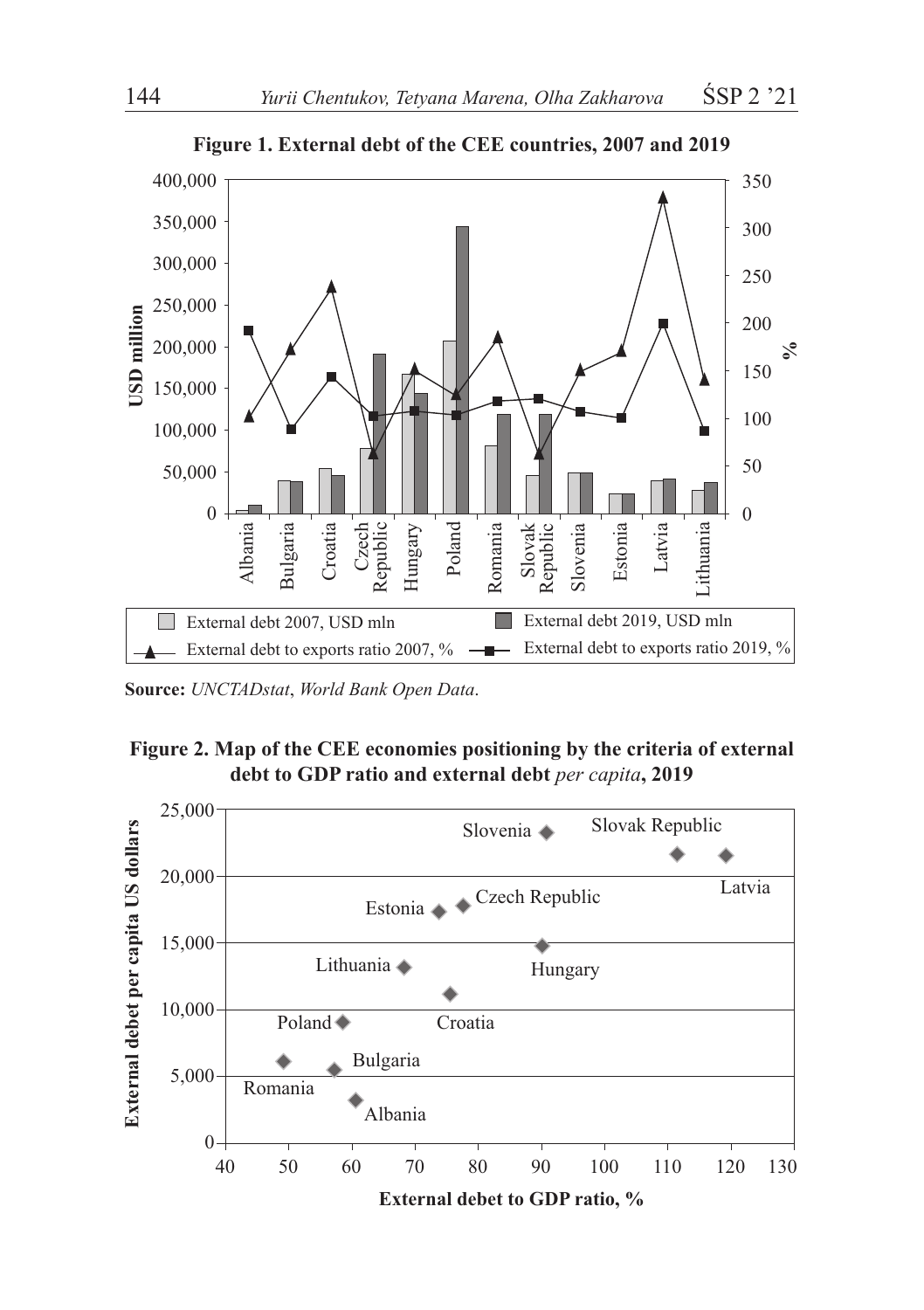A similar map of the CEE countries' positioning regarding their international liquidity and solvency is formed based on the criteria of international reserves to gross external debt ratio and total reserves in months of imports (Fig. 3).





In terms of solvency, three groups of CEE countries are formed: economies having a high level of solvency (the Czech Republic, Bulgaria), countries having a medium level of international solvency (Albania, Croatia, Poland, Romania), countries demonstrating a relatively low level of solvency (the rest of countries of the region).

The most critical situation with debt security has been formed in those countries that are characterized by a high level of external debt burden (see Fig. 2) and at the same time show a low level of solvency (see Fig. 3). It primarily applies to Latvia, Slovenia, and the Slovak Republic. Slovenia has the biggest external debt *per capita* among CEE countries, and simultaneously its solvency in terms of the international reserves is the worst.

Given the deepening of the countries' external indebtedness and increasing financial market volatility, the need to provide economies with adequate international reserves is growing. Official reserves are the basis of the country's international liquidity necessary for external debt repayment and preventing the debt crisis development. In 2019 the CEE coun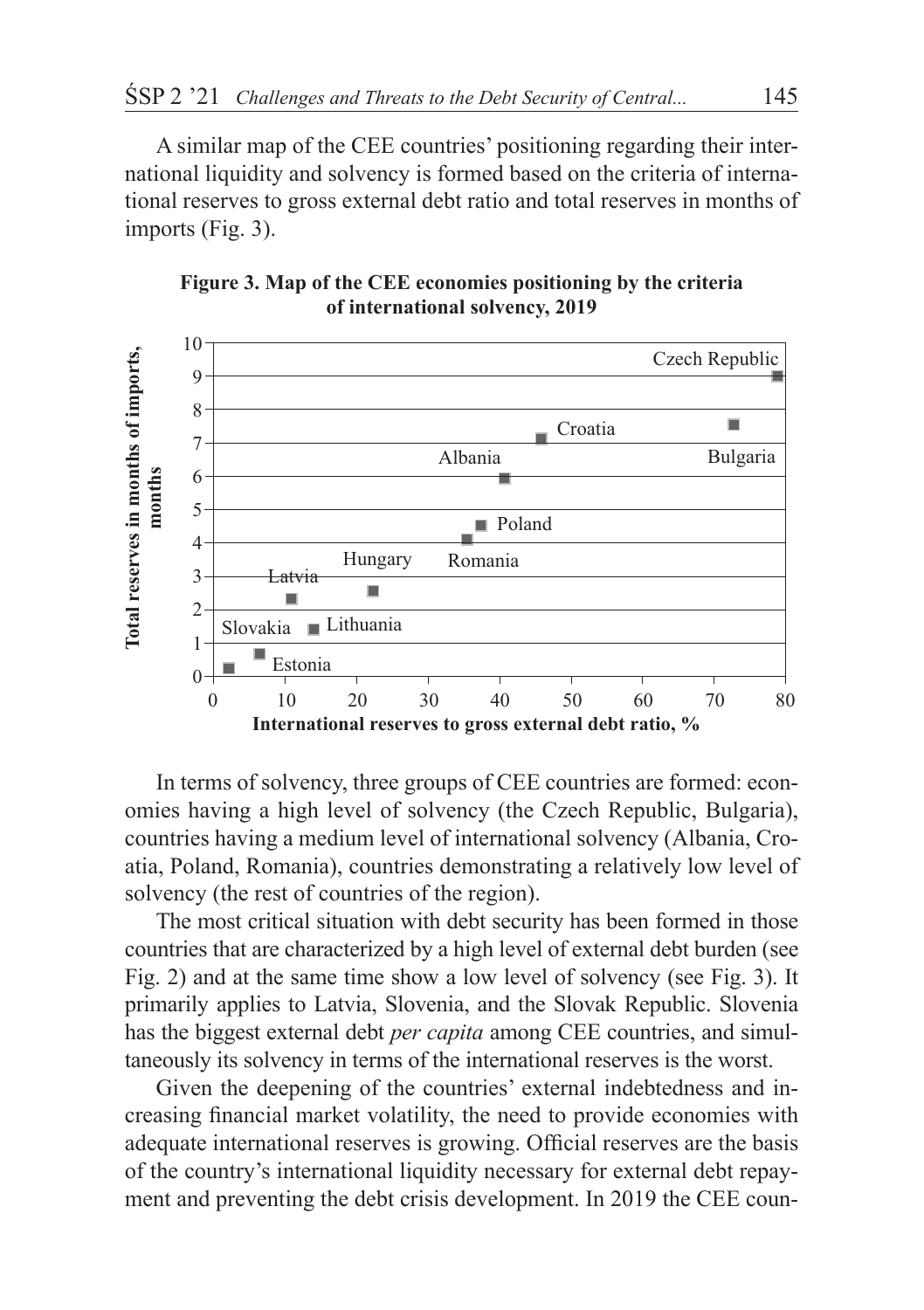tries' international reserves increased by 80% compared to 2007. But the distribution of the international reserves of the region between the countries is still uneven: over 65.7% of reserves are allocated in the Czech Republic (35.4%) and Poland (30.3%) (Table 3).

Table 3

| Country         | 2007 | 2009 | 2011 | 2013 | 2015 | 2017 | 2019 | Change in<br>2019 to 2007 |
|-----------------|------|------|------|------|------|------|------|---------------------------|
| Albania         | 0.9  | 0.9  | 0.9  | 0.9  | 1.1  | 0.9  | 0.9  | 0.0                       |
| Bulgaria        | 7.5  | 7.0  | 6.0  | 6.3  | 7.9  | 7.1  | 6.6  | $-0.9$                    |
| l Croatia       | 5.8  | 5.6  | 5.0  | 5.6  | 5.3  | 4.7  | 4.9  | $-0.9$                    |
| Czech Republic  | 14.9 | 15.7 | 14.0 | 17.7 | 23.0 | 37.1 | 35.4 | $+20.5$                   |
| <b>Hungary</b>  | 10.2 | 16.6 | 17.0 | 14.6 | 11.8 | 7.0  | 7.5  | $-2.7$                    |
| Poland          | 28.0 | 29.9 | 34.0 | 33.4 | 33.8 | 28.4 | 30.3 | $+2.3$                    |
| Romania         | 17.0 | 16.7 | 16.7 | 15.4 | 13.8 | 11.2 | 9.9  | $-7.1$                    |
| Slovak Republic | 8.1  | 0.7  | 0.8  | 0.7  | 1.0  | 0.9  | 1.7  | $-6.4$                    |
| Slovenia        | 0.5  | 0.4  | 0.3  | 0.3  | 0.3  | 0.2  | 0.2  | $-0.2$                    |
| Estonia         | 1.4  | 1.5  | 0.1  | 0.1  | 0.1  | 0.1  | 0.3  | $-1.1$                    |
| Latvia          | 2.5  | 2.6  | 2.2  | 2.5  | 1.2  | 1.2  | 1.1  | $-1.4$                    |
| Lithuania       | 3.3  | 2.5  | 2.9  | 2.5  | 0.6  | 1.1  | 1.2  | $-2.1$                    |

**The share of CEE states in the total international reserves of the region, 2007–2019, percent**

**Source:** Authors' calculations based on *World Bank Open Data*.

Slovenia (0.2%), Estonia (0.3%) and Albania (0.9%) have the least shares of international reserves. Hence, the Central and Eastern European region countries have diverse levels of international liquidity and different financial capacities to ensure debt security at a safe level.

Thus, CEE countries show a high level of heterogeneity in terms of national economies' debt security. This conclusion is also confirmed by the results of statistical analysis of average indicators of indebtedness and solvency. Table 4 represents the indicators of descriptive statistics that allow assessing the nature of the CEE countries' distribution on debt security indicators. The average level of public debt to GDP increased by 58% in 2007–2019, the level of external debt to GDP remained virtually unchanged, and external debt to exports decreased by 22.2%. The amount of external debt *per capita* increased by 27.6%. The ratio of reserves to external debt decreased by 26.5% in 2013 compared to 2007 and increased by 32.7% in 2019 compared to 2013. The value of international reserves in the months of imports increased in 2007–2019 by 9.9%.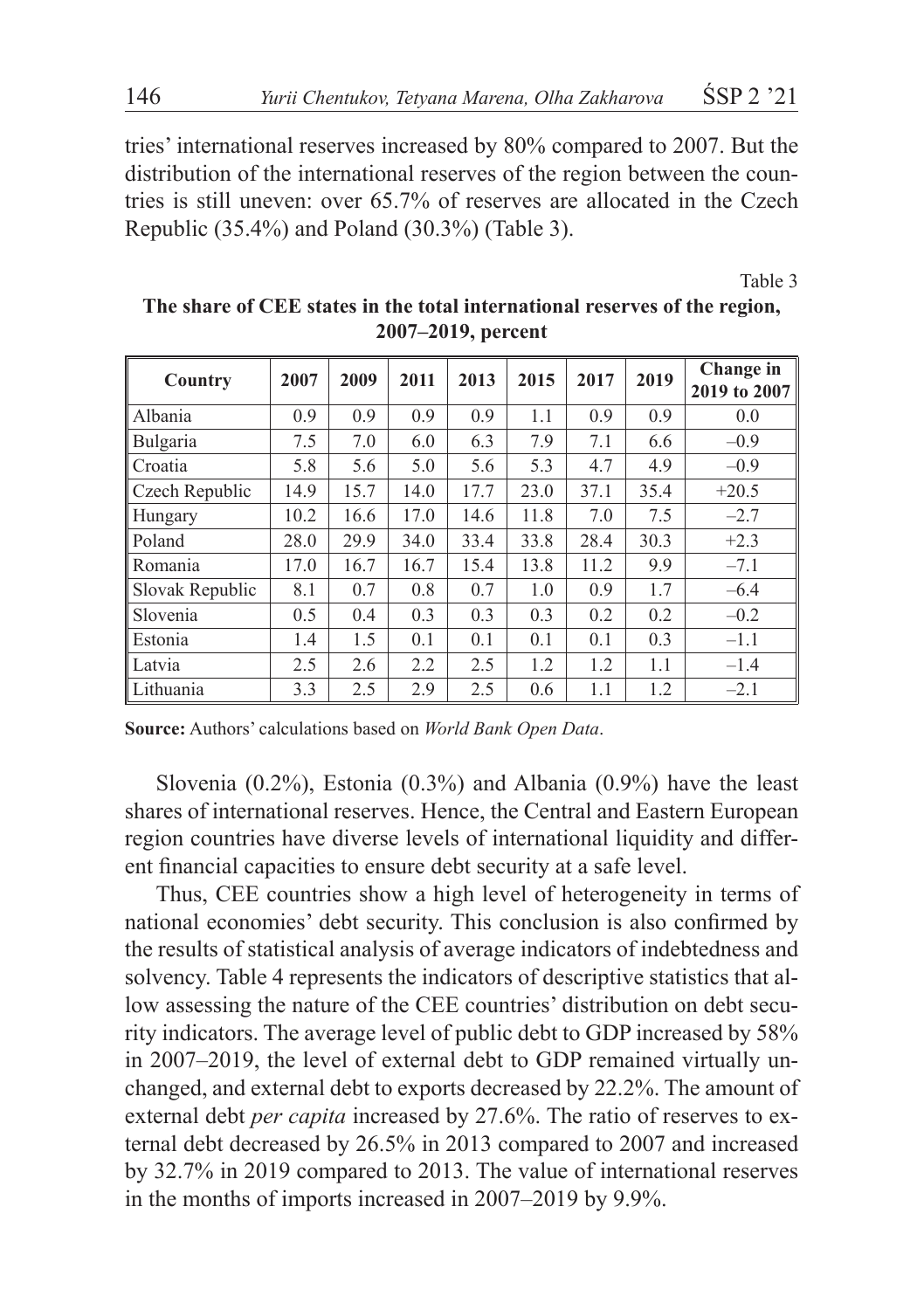|                                                                                          |      | Mean  |                                                                       |      | Standard deviation            |                                                                                                                                  |              | Coefficient of variation, % |       |
|------------------------------------------------------------------------------------------|------|-------|-----------------------------------------------------------------------|------|-------------------------------|----------------------------------------------------------------------------------------------------------------------------------|--------------|-----------------------------|-------|
| Indicator                                                                                | 2007 | 2013  | 2019                                                                  | 2007 | 2013                          | 2019                                                                                                                             | 2007         | 2013                        | 2019  |
| Total public debt in percent of GDP 28.18                                                |      | 88.66 | 44.52                                                                 |      |                               | $19.01$   22.70   20.29   67.47   45.51                                                                                          |              |                             | 45.58 |
| External debt in percent of GDP 77.25                                                    |      | 92.65 | 77.75                                                                 |      | $ 32.92 $ $ 27.69 $ $ 21.77 $ |                                                                                                                                  | 42.61  29.89 |                             | 28.00 |
| External debt in percent of exports  157.28  157.60  122.35  74.43  62.31   37.66  47.33 |      |       |                                                                       |      |                               |                                                                                                                                  |              | 39.54                       | 30.78 |
| External debt per capita                                                                 |      |       | 10739.79  13714.06  13703.76  7026.70  6813.46  6796.87  65.43  49.68 |      |                               |                                                                                                                                  |              |                             | 49.60 |
| The ratio of international reserves 31.76                                                |      | 23.35 | 30.98                                                                 |      |                               | $\begin{array}{ c c c c c c c c } \hline 19.35 & \text{14.50} & \text{25.61} & \text{60.94} & \text{62.11} \ \hline \end{array}$ |              |                             | 82.68 |
| to gross external debt                                                                   |      |       |                                                                       |      |                               |                                                                                                                                  |              |                             |       |
| Total reserves in months of imports $ 3.54 $ $ 3.93 $ $ 3.89 $                           |      |       |                                                                       |      |                               | $ 1.65 $ $ 2.61 $ $ 46.76 $ $ 66.34 $ $ 76.93 $                                                                                  |              |                             |       |
| <b>Source:</b> Authors' calculations                                                     |      |       |                                                                       |      |                               |                                                                                                                                  |              |                             |       |

Table 4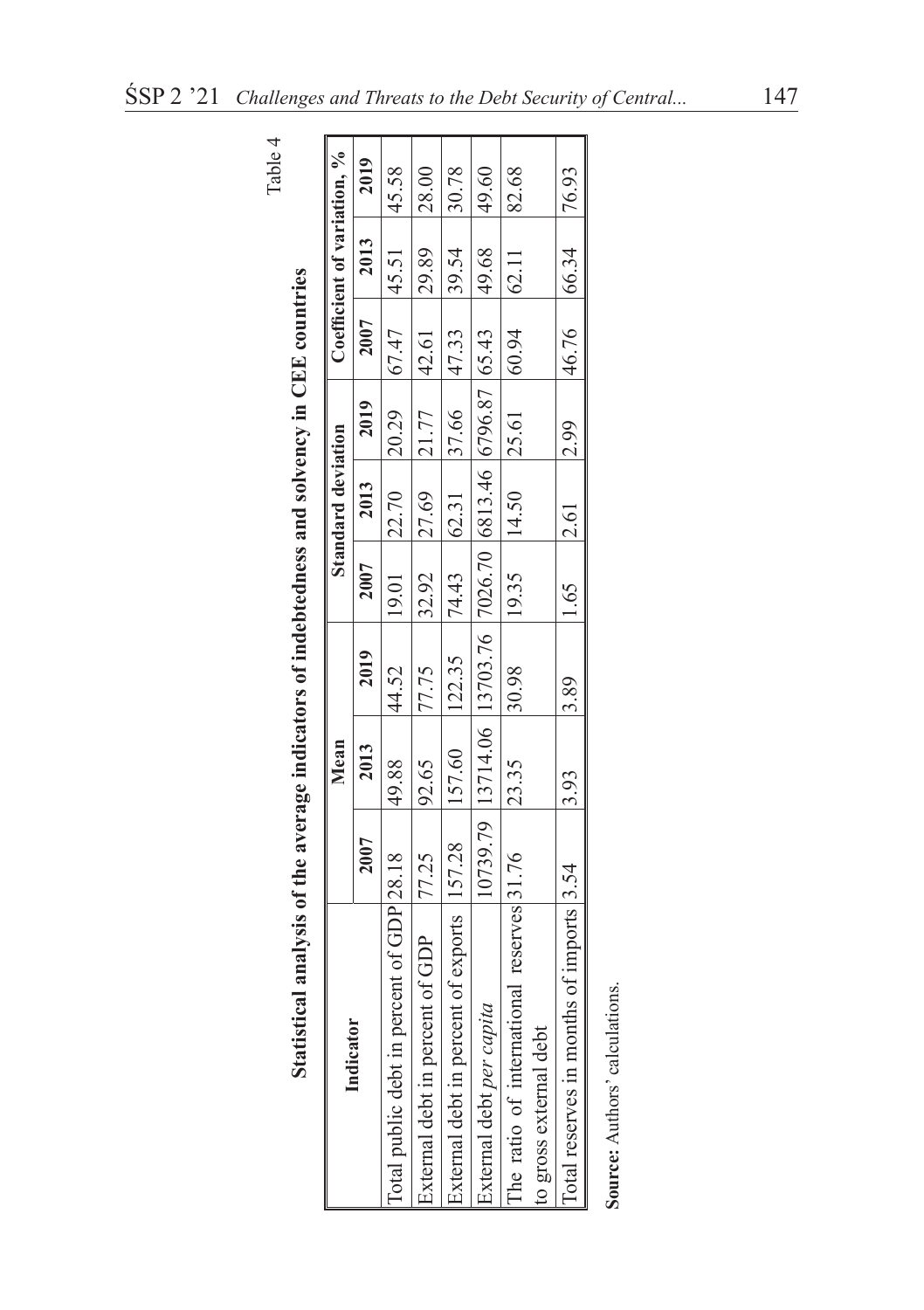According to four debt indicators, in 2019, the coefficient of variation exceeds 33%, which gives grounds to conclude about a significant differentiation of countries in the region. The highest degree of heterogeneity is formed in terms of international reserves to external debt (82.68%) and the size of international reserves in the months of imports (76.93%). The positive aspects are the reduction of the degree of variation of such indicators as the public debt and external debt to GDP ratios, the external debt to exports ratio, and the amount of external debt *per capita*.

In general, the analysis of the CEE economies' debt security shows that, on average, in the group of CEE states, there was some improvement in the debt situation in 2017–2019. However, the trend of debt security strengthening can prove to be rather unstable. On the one hand, the region's countries turned out to be highly differentiated in terms of debt security. Further deterioration of the indebtedness and solvency indicators in Latvia, Slovenia, and the Slovak Republic can entail the aggravation of the debt problems in the region as a whole.

On the other hand, with the deepening integration of CEE countries into the global economic and financial system, the impact of external challenges and threats to the debt security of the region is growing. Even before the COVID-19 pandemic, the deteriorations of the global economic environment and the slowdown in economic growth were expected in all countries (Marena, 2020). As a result of the global recession, more volatile conditions of the global financial environment were forecasted, which could entail a decline in credit supply, an increase in credit risks, and a general contraction in international lending. On the background of declining economic growth and reduced production, the ratios of public debt to GDP and external debt to GDP will increase, indicating deterioration in countries' debt security. The pandemic has only worsened forecasts towards the global economic outlook and posed a severe challenge to CEE countries' debt security. Government spending on solving problems caused by the COVID-19 has become a source of additional pressure on public budgets and has negatively impacted public finances. According to some estimates, the consequences of the COVID-19 pandemic are a greater threat to European financial systems than the Eurozone debt crisis.

A significant challenge for the prospects of debt security shaping in the CEE countries is the general growth of global debt, which could potentially provoke the development of the global debt crisis and cause the collapse of the global financial and credit system. At the same time, experts assess the threats of a global debt crisis as rather insignificant (Bohdan, 2019). It is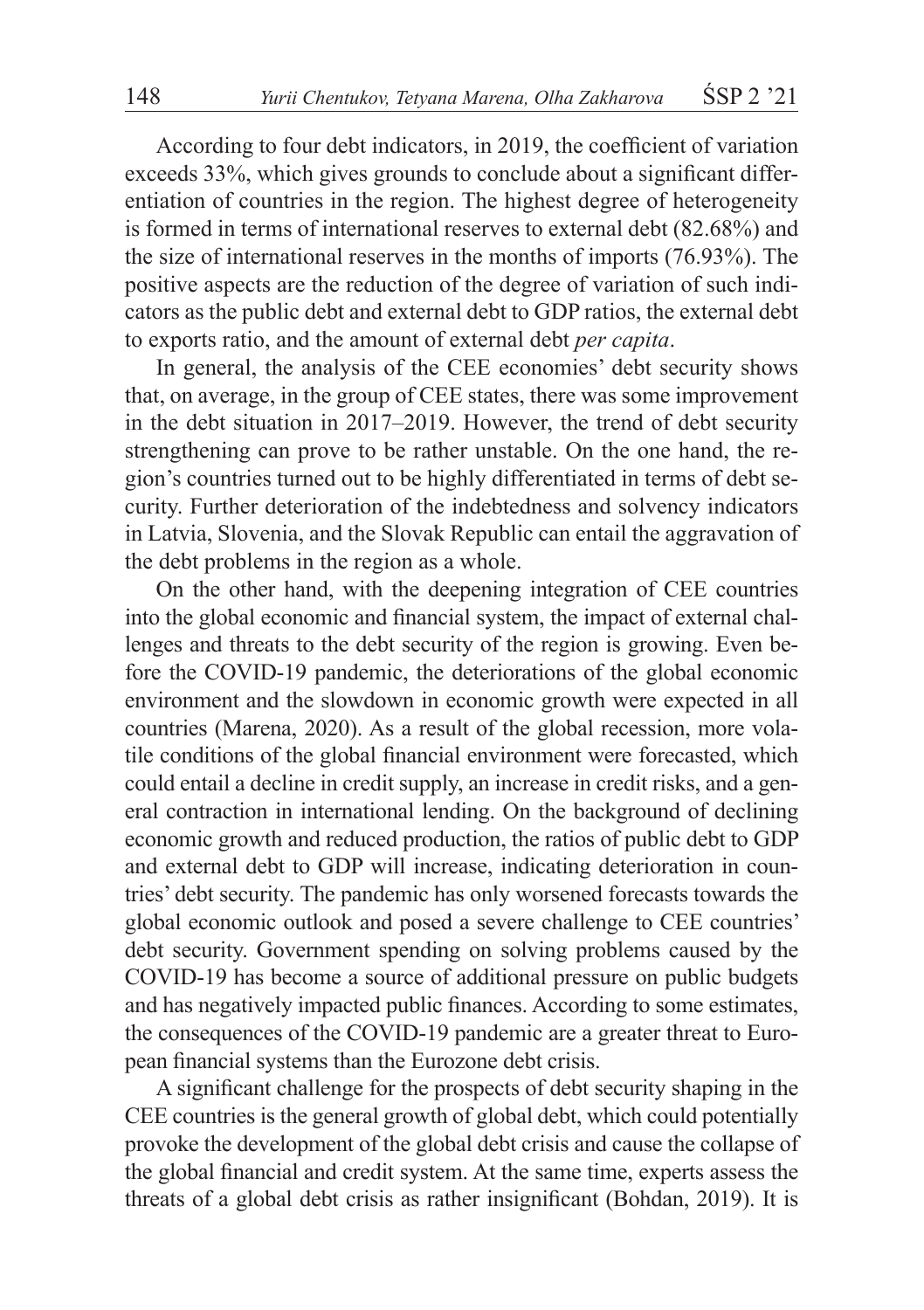explained by the fact that since the global crisis of 2008–2009, the banking sector has noticeably recovered. The banking sector was the main generator of the previous global chock. According to C. Reinhart and K. Rogoff, "banking crises often precede or accompany sovereign debt crises" (Reinhart, Rogoff, 2011). However, the world banking system is more stable and profitable today than in the first post-crisis years, which is confirmed by improving the banks' indicators of return on assets and return on capital, the key indicators of capital adequacy (Bulatova, Marena, 2019).

Global economic and political imbalances caused by policy divergence in Europe and the USA can increase tensions in the national financial markets of the CEE countries, entail an increase in the exchange rate and capital flow volatility which can cause a reduction of countries' official reserves and international solvency. However, given the differences between CEE countries in terms of debt security level, indebtedness, and solvency, the nature and scale of the mentioned global challenges manifestation in each country of the region can be significantly differentiated.

#### **Conclusions**

A study of the state of debt security in Central and Eastern European countries revealed that the region's indebtedness and solvency are controversial. The average external debt indicators of the CEE countries are in the unsafe zone, while the average solvency is at a relatively safe level. However, individual economies' analysis of indebtedness and solvency indicators shows that the CEE group is highly heterogeneous in terms of countries' debt security levels. According to the public debt to GDP ratio, the situation with the indebtedness of CEE countries is not critical.

Mapping the CEE countries according to the criteria of external debt to GDP ratio and external debt *per capita* allowed to define the groups of countries in terms of external debt burden: countries having relatively low debt burden (Albania, Bulgaria, Poland, and Romania), countries having a moderate level of indebtedness (Croatia, the Czech Republic, Hungary, Estonia, and Lithuania), economies having excessive external debt burden (Latvia, Slovenia, and the Slovak Republic). In terms of solvency based on the criteria of international reserves to gross external debt ratio and total reserves in months of imports, three groups of CEE countries are formed: economies having a high level of solvency (the Czech Republic, Bulgaria), countries having a medium level of solvency (Albania,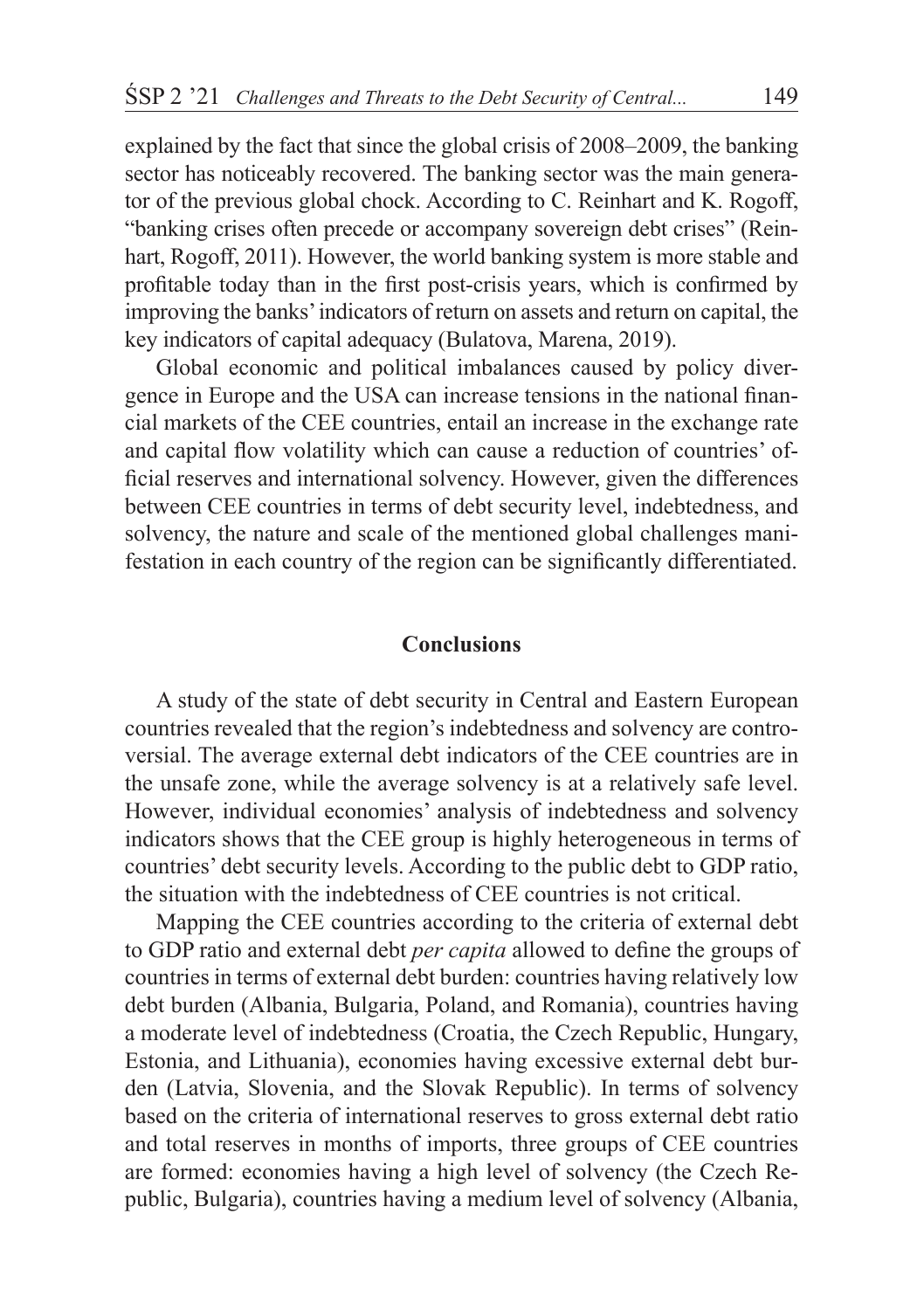Croatia, Poland, Romania), countries demonstrating a relatively low level of solvency (Hungary, Slovenia, Slovak Republic, Estonia, Latvia, and Lithuania). The high level of CEE countries' heterogeneity in terms of the level of debt security is also confirmed by statistical analysis of average indicators of indebtedness and solvency.

Despite some improvement in the debt security of CEE economies in 2017–2019, the further prospects for the development of the debt situation are rather uncertain and vague. It is due to the growing impact of external challenges and threats to the debt security of the region. Among the greatest challenges to the debt security of CEE countries are the following ones: the deterioration of the global economic environment and global recession, increase in credit risks and contraction in the international lending, global economic and political imbalances and policy divergence, growing government spending on solving problems caused by the COVID-19 and corresponding pressure on public budgets, the general growth of global debt. Given the high heterogeneity of CEE countries in terms of current debt security, the manifestation of global challenges in each national economy can be rather diverse.

#### **Bibliography**

- Bocka B., Jocic J., Petrovics A., Tsanov R. (2007), *Security threats and responses in Central Europe*, CSIS New European Democracies Project and CSIS Defense Industrial Initiatives Group.
- Bohdan T. (2019), *Global debt and the latest trends in debt capital flows: risks and opportunities for Ukraine*, Ekspertno-analitychnyi tsentr "Optima", Kyiv.
- Bökemeier B., Stoian A. (2018), *Debt Sustainability Issues in Central and Eastern European Countries*, "Eastern European Economics", vol. 56, no. 5.
- Bulatova O., Chentukov Y., Marena T., Shabelnyk T. (2020), *The impact of global financial transformations on the economic security of Central and Eastern European countries*, "Public and Municipal Finance", vol. 9, no. 1.
- Bulatova O., Marena T. (2019), *World banking system: post-crisis recovery?*, "Journal of European Economy", vol. 18, no. 3 (70).
- Buzan B. (1991), *People, States & Fear: An Agenda for International Security Studies in the Post-Cold War Era*, Pearson Longman, London.
- *Global Financial Stability Report: A Decade After the Global Financial Crisis: Are We Safer?* (2018), IMF, Washington, DC, https://www.imf.org/en/Publications/GFSR/Issues/2018/09/25/Global-Financial-Stability-Report-October-2018, 26.04.2021.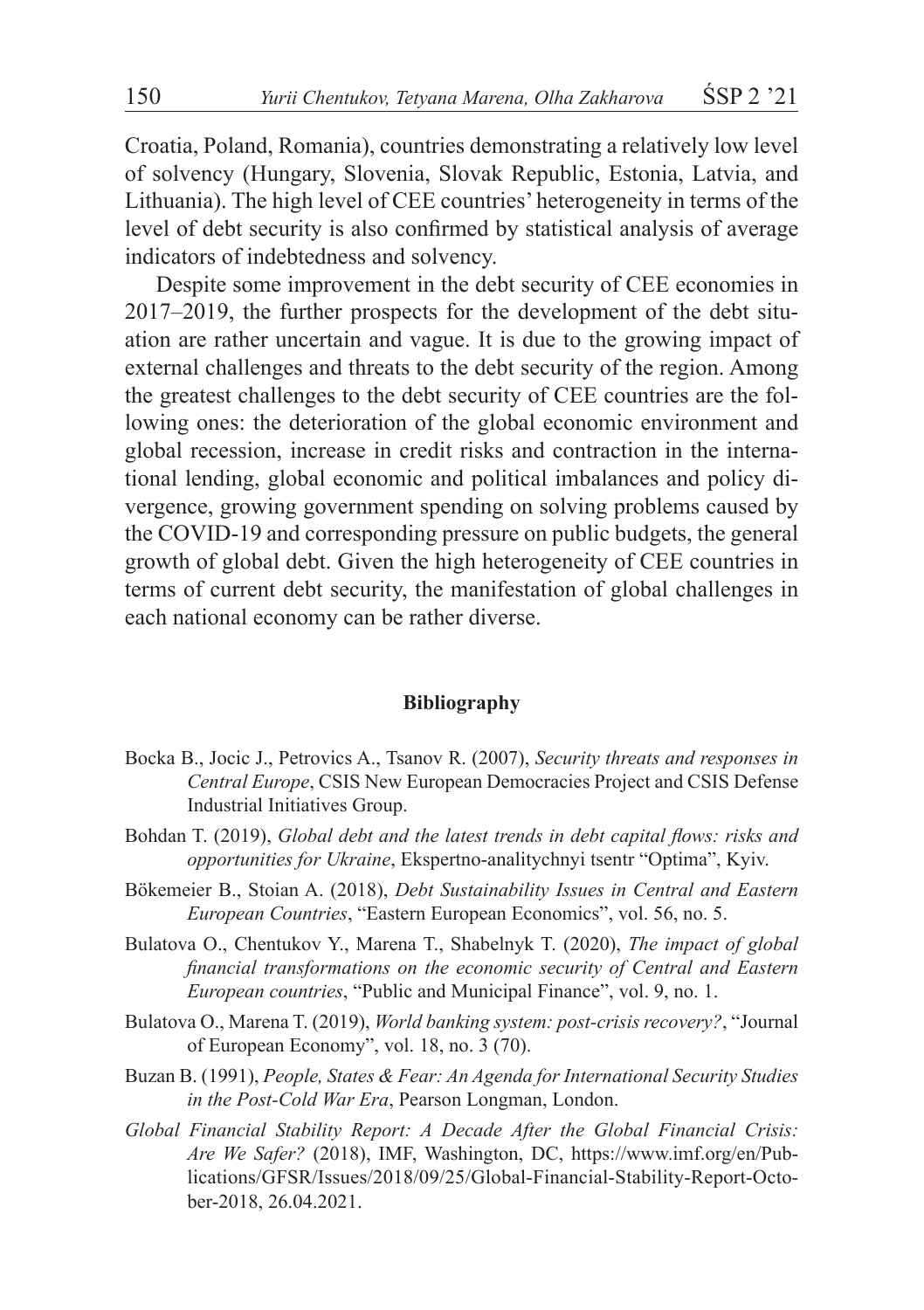- Hrybinenko O., Bulatova O., Zakharova O. (2020), *Financial indicators in the system of economic security of the world countries*, "Business and Management 2020": 11th International Scientific Conference, May 7–8, 2020, Vilnius, Lithuania.
- *Joint World Bank-IMF Debt Sustainability Framework for Low-Income Countries*, https://www.imf.org/en/About/Factsheets/Sheets/2016/08/01/16/39/Debt-Sustainability-Framework-for-Low-Income-Countries, 26.04.2021.
- Manzocchi S. (1997), *External Finance and Foreign Debt in Central and Eastern European Countries*, IMF Working Paper, IMF.
- Marena T. (2020), *Poland's Financial Sector Development in Terms of Global Financial Transformations*, "Research Papers in Economics and Finance", Poznań University of Economics and Business, Issue 3.
- *Security environment of Poland today and in 15 years*, Ministry of National Defence of Poland, https://www.gov.pl/web/national-defence/security-environmentof-poland-today-and-in-15-years, 26.04.2021.
- Redo M. (2018), *Comparison of external exposure of Central and Eastern-European states as a factor threatening financial security of their economies*, "Historia i Polityka", vol. 24.
- Reinhart C., Rogoff K. (2011), *From financial crash to debt crisis*, "American Economic Review", vol. 101, no. 5.
- Siwińska J. (1999), *Public Debt Structure and Dynamics in the Czech Republic, Hungary, Poland and Romania*, Center for Social and Economic Research Working Paper, Warsaw, no. 162.
- Świeżak P. (2012), *International challenges for regional security in Central and Eastern Europe – Poland, the EU and protracted conflicts*, https://en.bbn.gov.pl/ download/3/839/PawelSwiezak.pdf, 26.04.2021.
- *The Global Risks Report 2019*: 14th Edition (2019), World Economic Forum, Geneva. *UNCTADstat*, https://unctadstat.unctad.org/EN/, 26.04.2021.
- *World Bank Open Data*, World Bank Group, https://data.worldbank.org/, 26.04.2021.
- Wysocki M. (2017), *Sustainability of public debt stock in transition economies in Central and Eastern Europe countries in terms of solvency*, "Economic Studies", no. 1 (XCII).
- Zhu X., Lin S., Wang L., Wu W., Qin Q. (2018), *A Study of the Turning Point of China's Debt*, Springer Singapore.

#### **Wyzwania i zagrożenia dla zabezpieczenia zadłużenia państw Europy Środkowo-Wschodniej**

#### **Streszczenie**

Celem badania jest identyfikacja słabości bezpieczeństwa długu w krajach Europy Środkowo-Wschodniej oraz określenie wyzwań i zagrożeń dla bezpieczeństwa